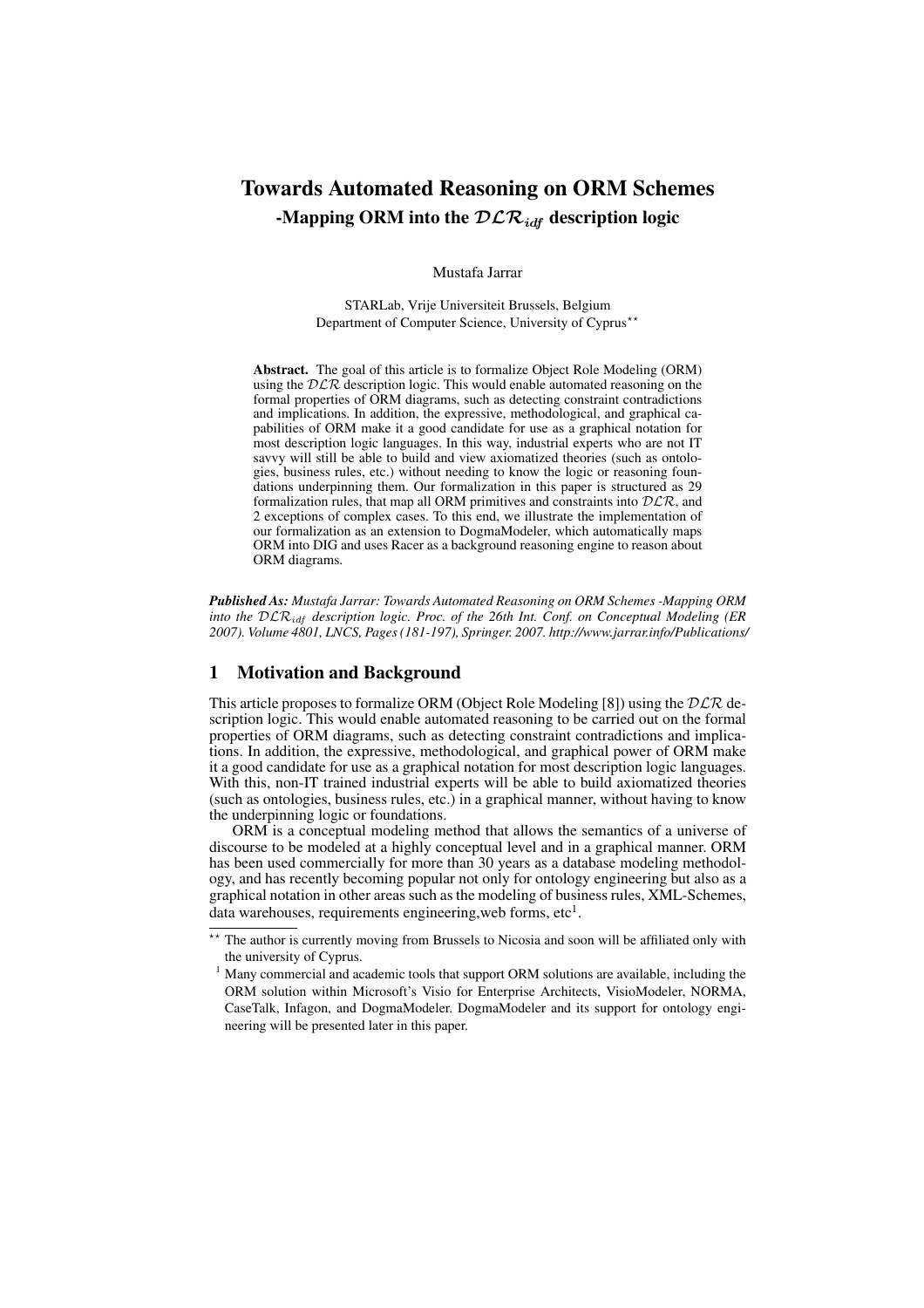ORM has an expressive and stable graphical notation. It supports not only  $n$ -ary relations and reification, but as will be shown in this article it supports a fairly comprehensive treatment of many "practical" and "standard" business rules and constraint types. Furthermore, compared with, for example, EER or UML, ORM's graphical notation is more stable since it is attribute-free; in other words, object types and value types are both treated as concepts. This makes ORM immune to changes that cause attributes to be remodeled as object types or relationships.

ORM diagrams can be automatically verbalized into pseudo natural language sentences. In other words, all rules in a given ORM diagram can be translated into fixedsyntax sentences. For example, the mandatory constraint in section 2.3 is verbalized as: "*Each Professor must WorksFor at least one University*". The subset constraint in section 2.8 is verbalized as: "*If a Person Drives a Car then this Person must be AuthorizedWith a DrivingLicense*". Additional explanation can be found in [21] and [26], which provide sophisticated and multilingual verbalization templates. From a methodological viewpoint, this verbalization capability simplifies communication with non-IT domain experts and allows them to better understand, validate, or build ORM diagrams. It is worthwhile to note that ORM is the historical successor of NIAM (Natural Language Information Analysis Method), which was explicitly designed (in the early 70's) to play the role of a stepwise methodology, that is, to arrive at the "semantics" of a business application's data based on natural language communication.

Indeed, the graphical expressiveness and the methodological and verbalization capabilities of ORM makes it a good candidate for a graphical notation for modeling and representing ontologies and their underpinning logic.

ORM's formal specification and semantics are well-defined (see e.g. [7][27][28][5]). The most comprehensive formalization in first-order logic (FOL) was carried out by Halpin in [7]. Later on, some specific portions of this formalization were reexamined, such as subtypes[11], uniqueness[9], objectification[10], and ring constraints [8]. Since reasoning on first order logic is far complex, namely undecidable[1], the above formalizations do not enable automated reasoning on ORM diagrams, which comprises e.g. detection of constraint contradictions, implications, and inference.

In [19] and [20] , we presented a reasoning approach based on heuristics (called pattern-based reasoning) for detecting the common constraint contradictions in ORM. This approach was designed to be user friendly and easy to apply in interactive modeling. It indicates not only constraint contradictions, but also a clear explanation about the detected contradictions, the causes, and suggestions on how to resolve these contradictions. Although this reasoning approach is easy to apply specially by non-IT domain experts, in comparison with DL-based reasoning, but it cannot be complete. In other words, there is no guarantee that by passing the predefined patterns, that the ORM schema is satisfiable. Please refer to [20] for more details on this approach and for a comparison (and a synergy) between the pattern-based and the DL-based reasoning mechanisms.

Enable automated and complete reasoning can only be done in description logic. This papers maps all ORM primitives and constraints into the  $D\mathcal{LR}_{ifd}$  Description Logic, which is an expressive and decidable fragment of first-order logic. Our mapping is based on the ORM syntax and semantics specified in [7] and [8].

The remainder of the paper is organized as follows. In the following section, we give a quick overview about the  $D\tilde{\mathcal{LR}}$  description logic. Section 2 presents the complete formalization of ORM using  $DLR$ . In section 3, we illustrate the implementation of this formalization as an extension to DogmaModeler and present some related work. Finally, the conclusions and directions for future work are presented in section 4.

Remark: In this paper, we focus only on the *logical* aspects of reusing ORM for ontology modeling. The conceptual aspects (i.e. ontology modeling versus data modeling)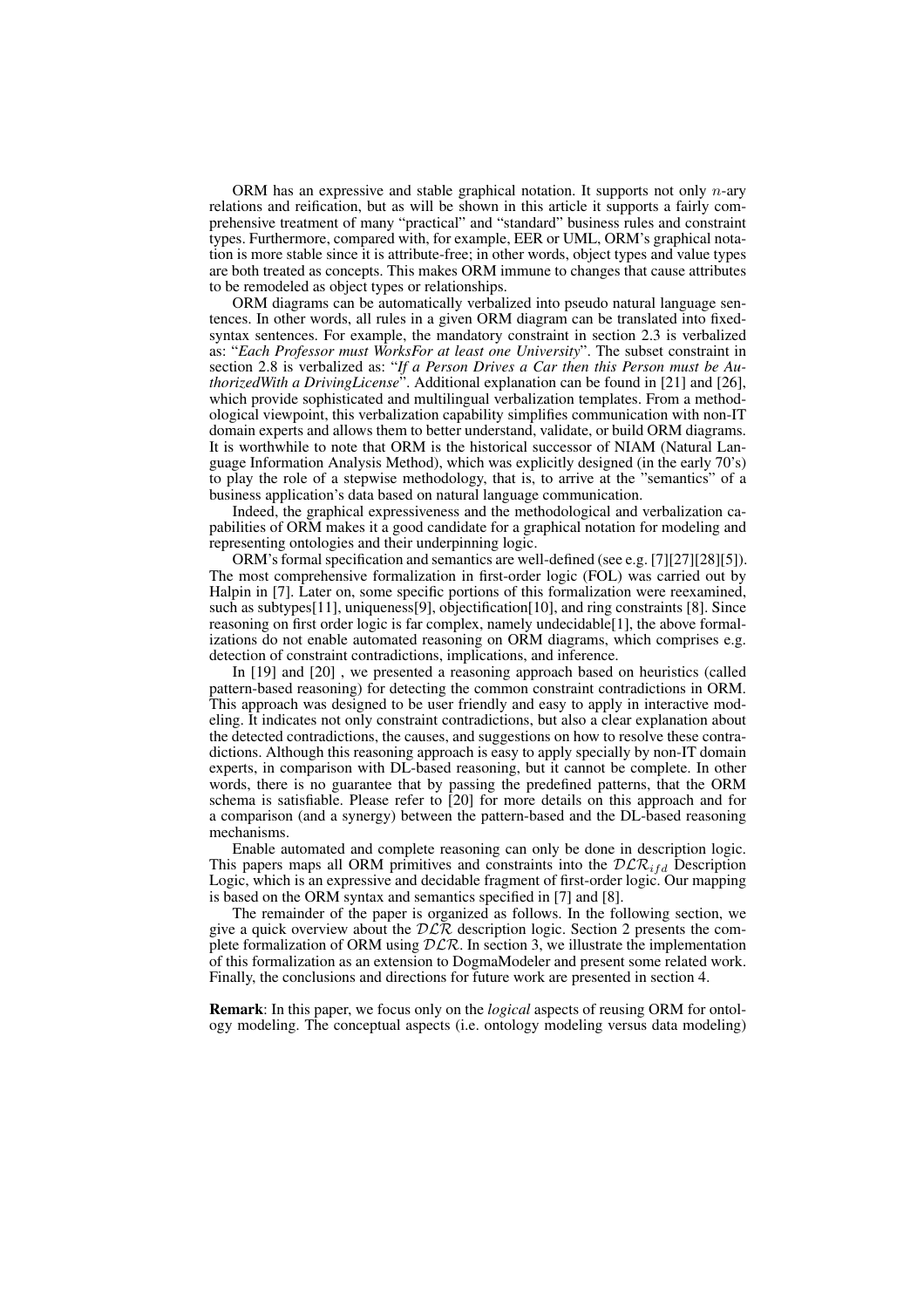are discussed in [23] [14] [15] [17] [22], while a case study that uses the ORM notation can be found in [16].

## The  $DLR$  Description Logic

Description logics are a family of logics concerned with knowledge representation. A description logic is a decidable fragment of first-order logic, associated with a set of automatic reasoning procedures. The basic constructs for a description logic are the notion of a concept and the notion of a relationship. Complex concept and relationship expressions can be constructed from atomic concepts and relationships with suitable constructs between them. The expressiveness of a description logic is characterized by the constructs it offers. The simplest description logic is called  $\mathcal{FL}^-[1]$ , which offers only the intersection of concepts, value restrictions, and a simple form of existential quantification. In other words, a *TBox* in FL<sup>−</sup> is built as a set of inclusion assertions of the following forms:  $C, D \rightarrow A \mid C \sqcap D \mid \forall R.C \mid \exists R$ .

In this paper, we use the  $DLR_{ifd}$  description logic[4], which is an extension to  $D\mathcal{LR}$ .  $D\mathcal{LR}_{ifd}$  is an expressive description logic, and allows the majority of the primitives and constraints used in data modeling to be represented [1], including  $n$ -ary relations, identification, and functional dependencies. The basic constructs of  $D\mathcal{L}\mathcal{R}$ are concepts and n-ary relations ( $n \geq 2$ ). Let A denote an atomic concept, and P an atomic *n*-ary relation. Arbitrary concepts, denoted by  $C$  in  $D\mathcal{LR}$  and arbitrary relations denoted by  $R$ , can be built according to the following syntax respectively:  $C\ ::= \top_1 \ | \ A \ | \ \neg C \ | \ C_1 \sqcap C_2 \ | \ (\leq k[i]R),$  and  $R\ ::= \top_n \ | \ P \ | \ (i/n:C) \ | \ \neg R \ | \ R_1 \sqcap R_2,$ where *n* denotes the arity of the relations  $P, R, R_1$  and  $R_2$ , *i* denotes a component of a relationship, and k denotes a non-negative integer. Relations in DLR are *well-typed*, which means that only relations of the same arity  $n$  can be used in expressions like  $R_1 \sqcap R_2$  and  $i \leq n$  whenever i denotes a component of a relation of arity n. The following are abbreviations:  $\perp$  for  $\neg\top_1$ ;  $C_1 \sqcup C_2$  for  $\neg(\neg C_1 \sqcap \neg C_2)$ ;  $C_1 \Rightarrow C_2$  for  $\neg C_1 \sqcup C_2$ ;  $(\leq k[i]R)$  for  $\neg(\leq k-1[i]R)$ ;  $\nexists [i]R$  for  $(\geq 1[i]R)$ ;  $\nforall [i]R$  for  $\neg \exists [i]\neg R$ ; and  $(i:C)$ for  $(i/n : C)$  if *n* is clear from the context.

The semantics of DLR is specified as follows. An *interpretation* I is constituted by an interpretation domain  $\triangle^I$ , and an interpretation function  $\Gamma$  that assigns to each concept C a subset  $C^I$  of  $\triangle^I$  and to each R of arity n a subset  $R^I$  of  $(\triangle^I)^n$ .  $t[i]$  denotes the  $i$ -th component of tuple  $t$ .

$$
\begin{array}{ll}\n\top_n^I \subseteq (\triangle^I)^n & \top_1^I = \triangle^I \\
P^I \subseteq \top_n^I & A^I \subseteq \triangle^I \\
(i/n : C)^I = \{t \in \top_n^I | t[i] \in C^I\} & (\neg C)^I = \triangle^I \setminus C^I \\
(\neg R)^I = \top_n^I \setminus R^I & (C_1 \sqcap C_2)^I = C_1^I \cap C_2^I \\
(R_1 \sqcap R_2)^I = R_1^I \cap R_2^I & (\le k[i]R)^I = \{a \in \triangle^I | t[i \in R^I | t[i] = a\} \le k\}\n\end{array}
$$

A DLR *TBox* is constituted by a finite set of inclusion assertions, where each assertion has the form:  $C_1 \subseteq C_2$  or  $R_1 \subseteq R_2$ , with  $R_1$  and  $R_2$  of the same arity. Beside these inclusion assertions in  $DLR$ ,  $DLR$ <sub>ifd</sub> allows identification id and functional dependencies fd assertions to be expressed, which have the following form: (id C  $[r_1]R_1, ..., [r_n]R_n$ ) and (fd R  $r_1, ..., r_h \rightarrow r_j$ ). Furthermore, another useful extension that has been recently included in  $\mathcal{DLR}\_$ lite [3] which we shall use in this paper, is inclusion between projections of relations, which has the following form:  $R_2[r_{j_1},...,r_{j_k}] \sqsubseteq R_1[r_{i_1},...,r_{i_k}]$ . Inclusion, identification id and functional dependencies fd shall be explained later in this paper.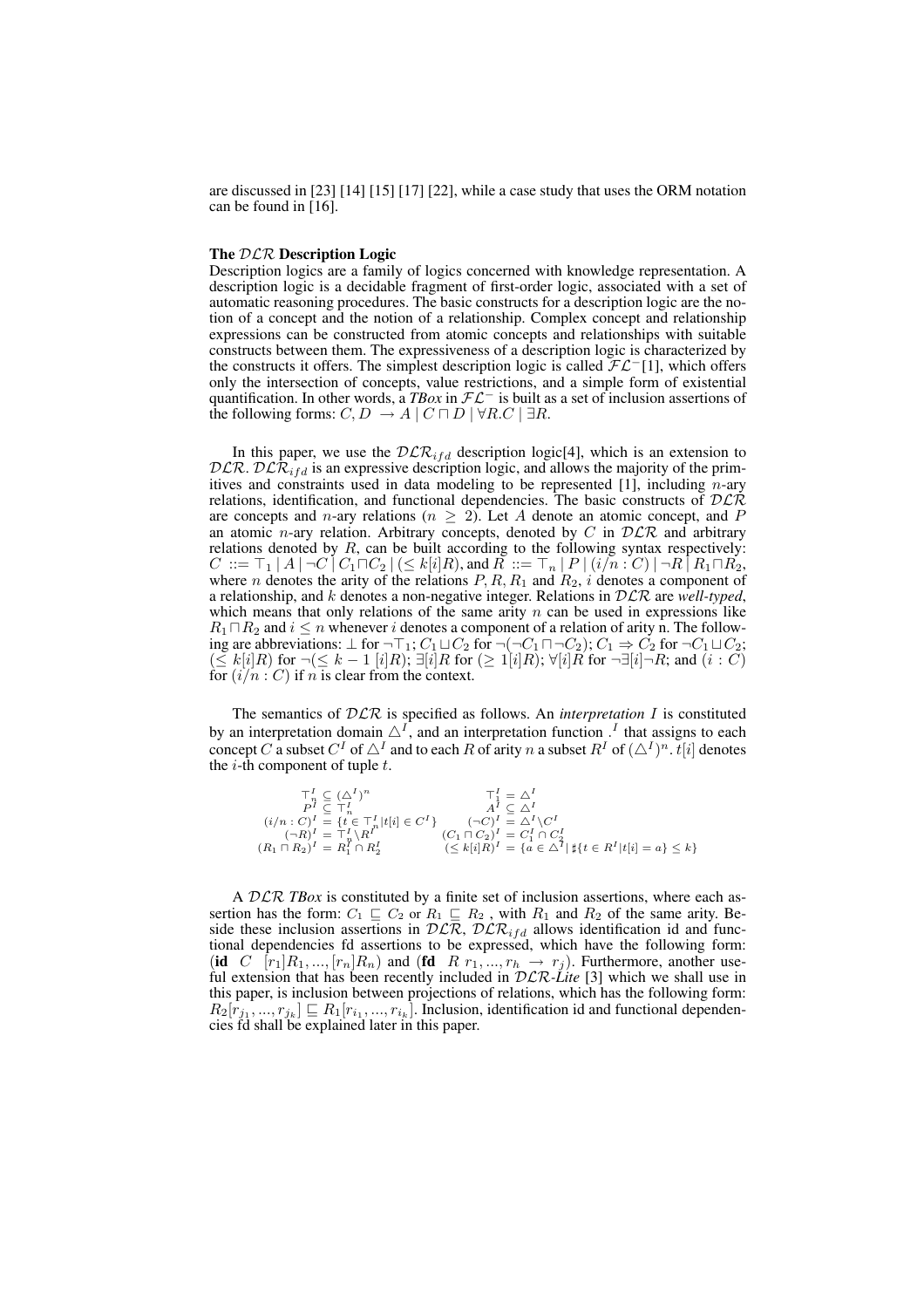# 2 The formalization of ORM using  $\mathcal{DLR}_{ifd}$

## 2.1 Object-Types

ORM allows a domain to be modelled by using object-types that play certain roles. There are two kinds of object-types in ORM: Non-Lexical Object-Types (NOLOT) and Lexical Object-Types (LOT). Both object-types are depicted as ellipses in ORM's notation. a LOT is depicted as a dotted-line ellipse and a NOLOT is a solid-line ellipse<sup>2</sup> . We represent both NOLOTs and LOTs as classes in  $DLR$ . To distinguish between NOLOT and LOT in a  $DLR$  knowledge base, we introduce four classes: LEXICAL, STRING, NUMBER, and BOOLEAN. The class LEXICAL is considered to be a super-type of the other three classes, while the other three classes are considered to be disjoint. Unless specified, each LOT is mapped by default into the class STRING. We shall return to this issue later in the paper.

#### 2.2 Roles and relationships

ORM supports n-ary relationships, where  $n \geq 1$ . Each argument of a relationship in ORM is called a *role*. The examples below show binary and ternary relationships. For example, the binary relationship has two roles,  $WorksFor$  and  $Embloys$ . The formalization of the general case of an ORM n-ary relationship[7] is:  $\forall x_1...x_n(R(x_1...x_n) \rightarrow$  $A_1(x_1) \wedge ... \wedge A_n(x_n)$ .  $DLR$  supports *n*-ary relationships, where  $n \geq 2$ . Each argument of a relationship in DLR is called a *component* [1]. As shown in the examples below, we represent a relationship in ORM as a relationship in  $DLR$ ; thus, a role in ORM is seen as a component of a relationship in  $DLR$ .

For people who are familiar with ORM, the formalization of ORM roles and relationships shown in the examples seems to be trivial. However, people who are familiar with description logics may not find it intuitive. This is because, unlike ORM, the components of relationships in description logics are typically not used and do not have linguistic labels. For example, one expects to see the binary relationship in the example below represented in description logic as,  $Person \subseteq \forall WorksFor. University$ , and University  $\subseteq \forall$ Employs.Person. In this case, both WorksFor and Employs are two different relationships. This formalization requires an additional axiom to state that both relations are inverse to each other:  $WorksFor \subseteq Employs$ . ORM schemes formalized in this way are not only lengthy, but also become more complex when relationships other than binary are introduced. As will be shown later, our method of formalizing ORM roles and relationships will make the formalization of the ORM constraints intuitive and more elegant. Rule-1 formalizes ORM *n*-ary relations, where  $n \geq 2$ .



 $R \sqsubseteq (Achieves:Person) \sqcap (r2: Position) \sqcap (r3:Subject)$ 

*Remark:* When mapping an ORM schema into a  $D\mathcal{LR}$  knowledge base: Each role in the ORM schema should have a unique label within its relationship. In case a role label is null, an automatic label is assigned, such as  $r_1, r_2$ , etc. In case of a relationship having the same labels of its roles, such as  $ColleagueOf/ColleagueOf$ , new labels

 $2$  Although they are not exactly similar, the notions of LOT and NOLOT in ORM can be, for the sake of simplicity, compared to the concepts of 'Attribute' and 'Class' in UML.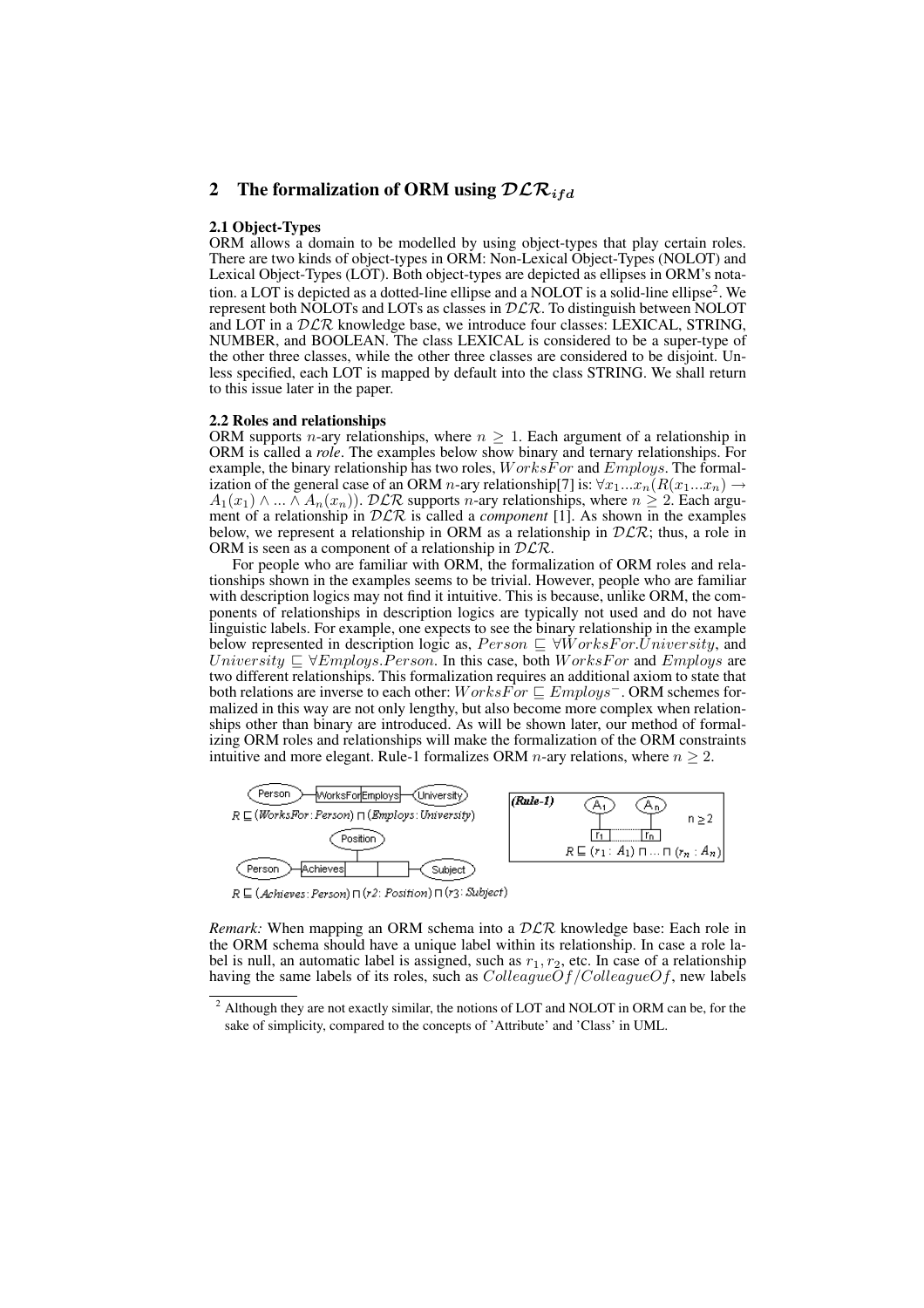are assigned to these roles, such as:  $Collected{f-r_1}$ ,  $Collected{g}{r-r_2}$ . Usually, ORM relationships do not have labels; thus, a unique label is automatically assigned, such as:  $R_1, R_2$ , etc.

ORM unary roles. Unlike  $DLR$ , ORM allows the representation of unary relations. The relationship in the example below means that a person may smoke. The population of this role is either true or false. In first-order logic, this fact can be formalized [7] as:  $\forall x (Smokes(x) \rightarrow Person(x))$ . To formalize ORM unary roles in  $DLR$ , we introduce a new class called BOOLEAN, which can take one of two values: either TRUE or FALSE. Each ORM unary fact is seen as a binary relationship in  $DLR$ , where the second concept is BOOLEAN. Rule-2 presents the general case formalization of ORM unary fact types.



#### 2.3 Mandatory Constraints

There are two kinds of mandatory constraints in ORM: roles and disjunctive.

Role Mandatory. The role mandatory constraint in ORM is depicted as a dot on the line connecting a role with an object type. The example below indicates that, in every interpretation of this schema, each instance of the object-type Professor must work for at least one University. Rule-3 presents the general case formalization of the role mandatory constraint.

Disjunctive Mandatory. The disjunctive mandatory constraint is used to constrain a set of two or more roles connected to the same object type. It means that each instance of the object type's population must play at least one of the constrained roles. For example, the disjunctive mandatory in the example below means that each account must be owned by at least a person, a company, or both. Rule-4 presents the general case formalization of a disjunctive mandatory constraint.



#### 2.4 Uniqueness Constraints

We distinguish between three types of uniqueness constraints in ORM: role uniqueness, predicate uniqueness, and external uniqueness.

Role Uniqueness. Role uniqueness is represented by an arrow spanning a single role in a binary relationship. As shown in the example below, the uniqueness constraint states that, in every interpretation of this schema, each instance of a Professor must work for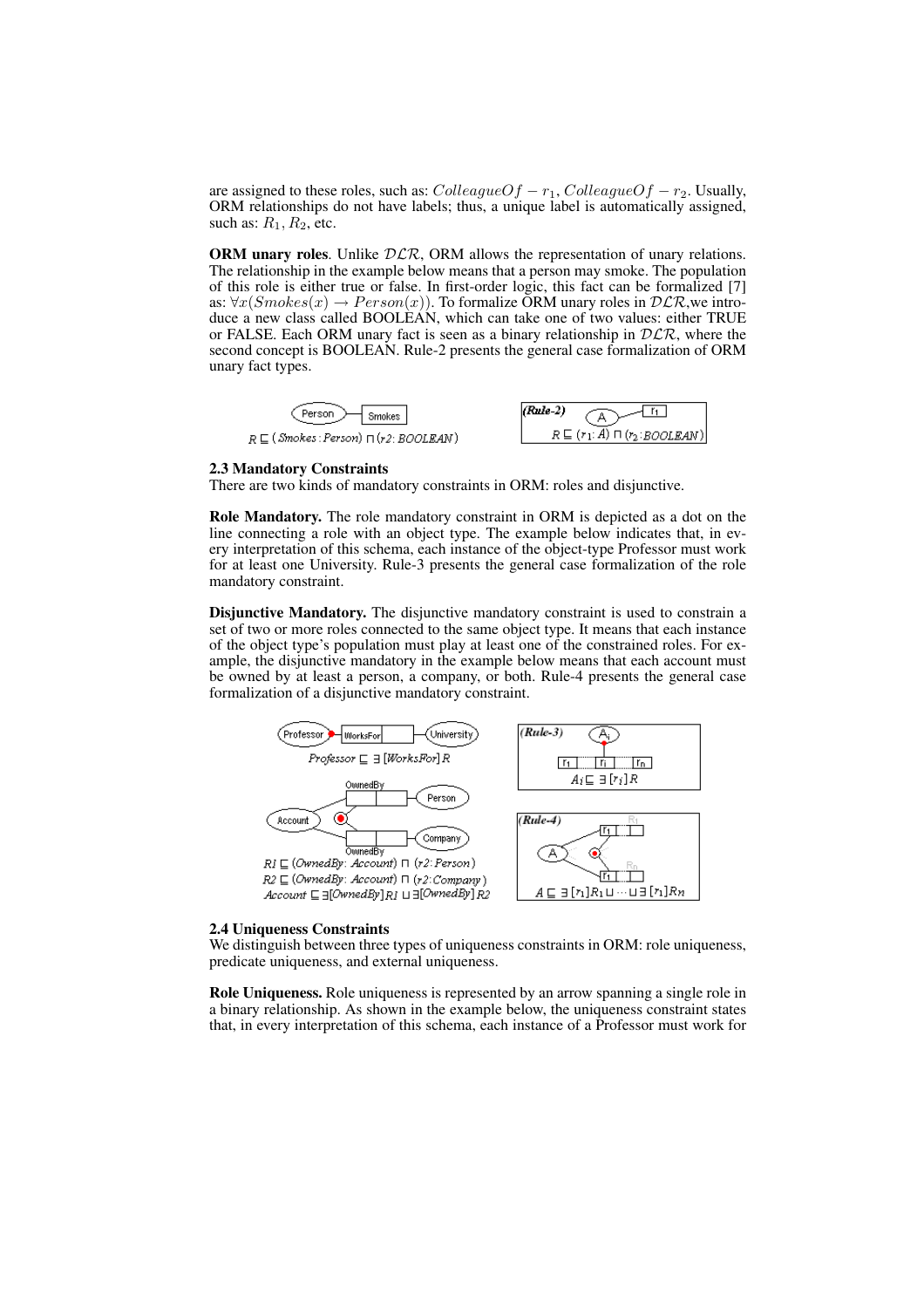at most one University, i.e. each occurrence is unique. Rule-5 presents the general case formalization of the role uniqueness constraint.



**Predicate Uniqueness.** An arrow spanning more than a role in a relationship of arity n represents *predicate uniqueness*. As shown in the example below, the uniqueness constraint states that, in any population of this relationship, the person and subject pair must be unique together. The general case of this constraint is formalized in FOL[7] as:  $\forall x_1, ..., x_i, ..., x_n, y(R(x_1, ..., x_i, ..., x_n) \land R(x_1, ..., y, x_{i+1}, ..., x_n) \rightarrow x_i = y)$ . We formalize this uniqueness constraint using the notion of *functional dependency* fd in  $DLR_{ifd}$  [4], which has the form: (fd  $R\rightarrow r_1, ..., r_h \rightarrow r_j$ ); where R is a relation, and  $r_1, ..., r_h, r_j$  denote roles in R. The notion of functional dependency requires two tuples of a relationship that agree on the constrained components  $r_1, ..., r_h$  to also agree on the un-constrained component  $r_i$ . The set of the constrained roles (on the the left-side of the fd assertion) uniquely determines the un-constrained role (which is on the the right side of the assertion).



Notice that our formalization excludes the following cases:

- Role uniqueness in a binary relationship: Although it is theoretically possible to use the above formalization in case of a binary relationship, we keep the formalization of this case separate (see rule-5) for implementation reasons. This is because: 1) rule-5 is supported in most description logic reasoners while rule-6 is not implemented in any reasoner yet, and 2) reasoning on functional dependencies cannot be performed on TBox only. In other words, as functional dependencies in  $D\mathcal{LR}_{ifd}$ are seen as extra assertions (i.e. outside the TBox), the reasoning process to check whether the fd assertions are violated is reduced to ABox satisfiability. If there is no ABox, one cannot reason over the fd assertions.
- A single role uniqueness in an  $n$ –ary relationship where ( $n > 2$ ), since it is always a non-elementary fact type. This case is considered an illegal constraint in ORM (see [8], chapter 4), with [4] proving that it leads to undecidability in reasoning. Therefore, this case is ruled out in our formalization.

External Uniqueness. External uniqueness constraints (denoted by "U") apply to roles from different relationships. The roles that participate in such a uniqueness constraint uniquely refer to an object type. As shown in the example below, the combination of (Author, Title, Edition) must be unique. In other words, different values of (Author, Title, Edition) refer to different Books. Formalizing this constraint in description logic is possible using the notion of identity id in  $\mathcal{DLR}_{ifd}$  [4]. In case the external uniqueness is defined on binary relationships and the common concept to be constrained is directly connected to these relations, the formalization is direct. In other cases, the formalization becomes more complex. We shall try to simplify and explain this complexity in the following.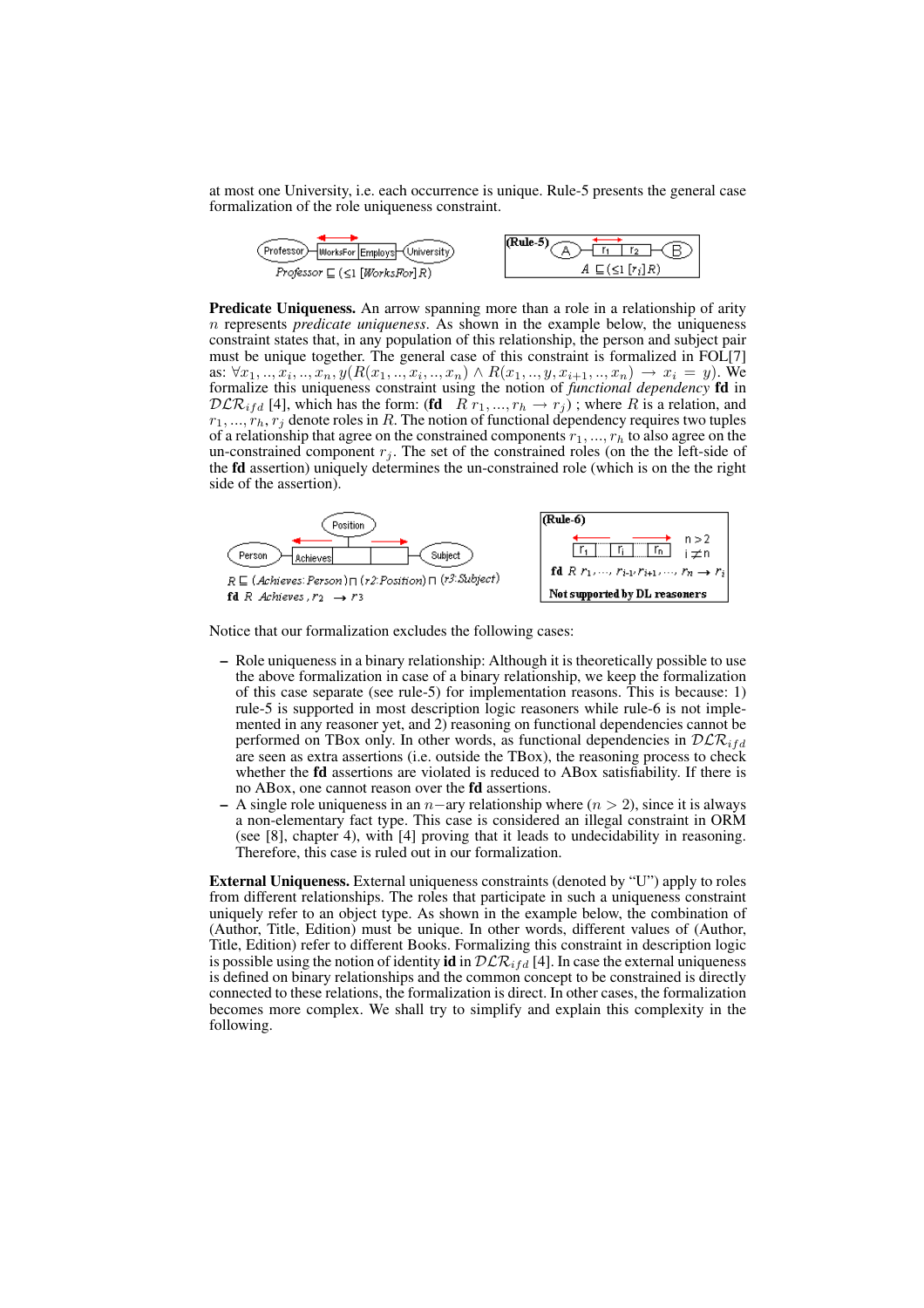The notion of identity id in  $\mathcal{DLR}_{ifd}$  has the form: (id  $C$   $[r_1]R_1, ..., [r_n]R_n$ ), where C is a concept, each  $R_i$  is a relation, and each  $r_i$  is a role in  $\tilde{R}_i$  that is connected to C. The identity  $\mathbf{id}$  in  $\mathcal{DLR}_{ifd}$  states that two instances of the concept C cannot agree on the participation in  $R_1, ..., R_n$  via their roles  $r_1, ..., r_n$ , respectively. See [4] for more details on this. In ORM, the intuition of external uniqueness is that the combination of  $r_1, ..., r_n$  in  $R_1, ..., R_n$  respectively must be unique. The formalization of the general case [7] of this constraint (see the figure in rule-7) is:  $\forall x_1, x_2, y_1..y_n (R_1(x_1, y_1) \wedge ... \wedge R_n(x_n, y_n))$  $R_n(x_1, y_n) \wedge (R_1(x_2, y_1) \wedge ... \wedge R_n(x_2, y_n) \rightarrow x_1 = x_2).$ 

This allows one to define uniqueness on roles that are not directly connected to a *common concept*. For example, although the external uniqueness in the second example below means that the combination of {CountryCode, CityCode} must be unique, it does not tell us that the combination is unique for which concept. In other words, the notion of "common concept" is not explicitly regarded, neither in the ORM graphical notation nor in its underlying semantics [7] [9] [27]. To interpret the external uniqueness (i.e. the semantics) in this example, a join path should be performed on  $R4 - R1$  and  $R5 - R2$ . In other words, although the notion of "common concept" does not exist in ORM, it is assumed that there must be a join path between the constrained roles. If this path cannot be constructed, then the external uniqueness is considered illegal [9], i.e. an error in the ORM schema. The construction of such join paths becomes more complex (even for human eyes) in large schemes or when objectified (i.e. reified) predicates are involved. [28] shows many cases of complex external uniqueness.

We formalize the general case of external uniqueness using the notion of id in  $DLR_{ifd}$ , but we use the concept  $Top$  as the common concept C (see rule-7). As shown in the examples, the formalization (using  $Top$ ) means that *any* two individuals must agree on their participation in roles: [WrittenBy]R1, [Has]R2 and [Has]R3. Although the use of the  $Top$  concept yields a simple and elegant formalization, intensive ABox reasoning may be required. In practice, we recommend using the Uniquest algorithm [28]. This algorithm is designed to compute the shortest join path connecting the constrained roles for an external uniqueness constraint, no matter what its level of complexity is. The result is a *derived relation*, which represents the shortest join path. This derived relation can then be used instead of the concept  $Top$  in rule-7.



#### 2.5 Frequency Constraints

In the following we formalize the Frequency Constraints. We distinguish between frequency constraints that span 1) a single role, which we call "role frequency" constraints, and 2) multiple roles, which we call "multiple-role frequency" constraints.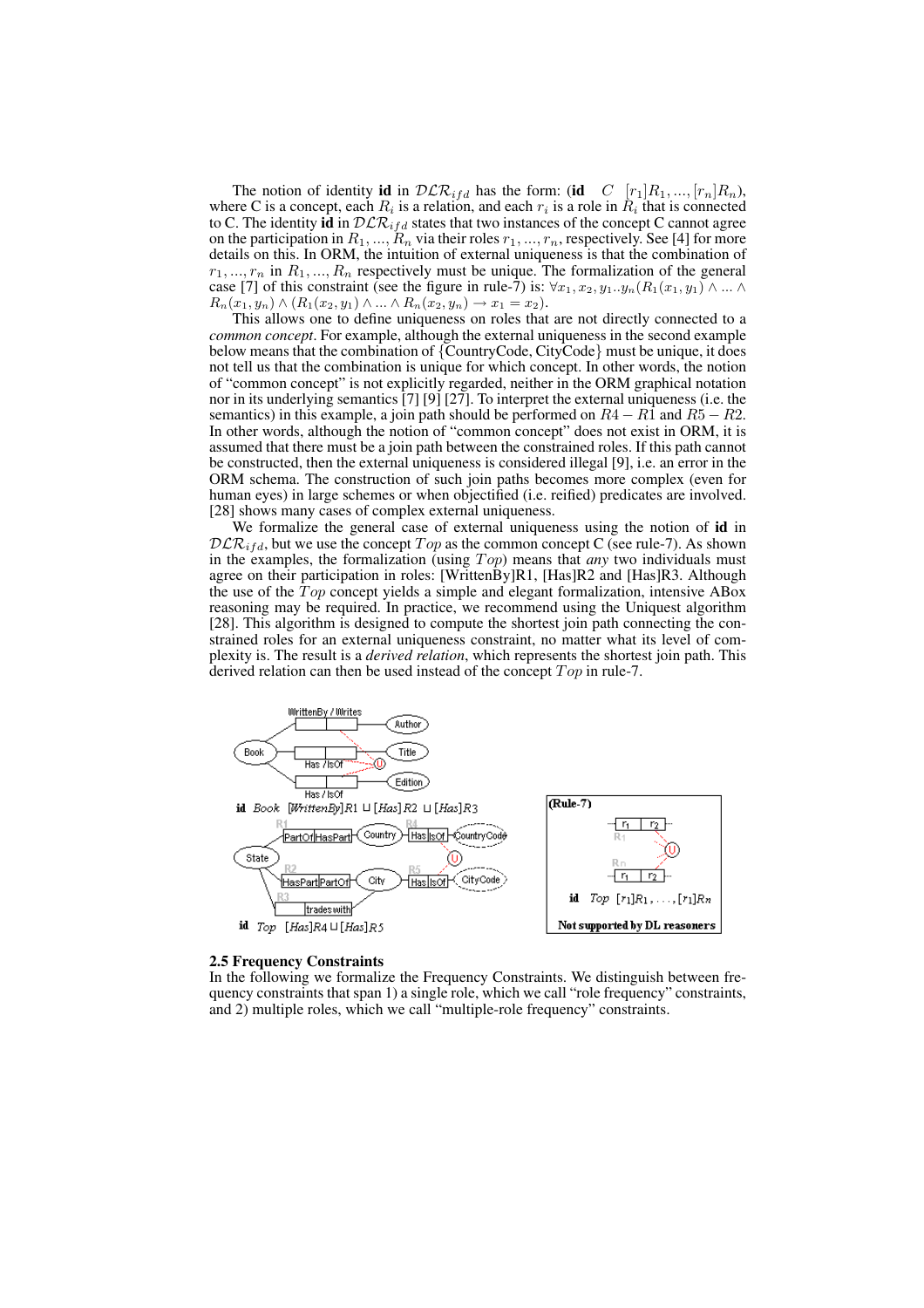Role Frequency Constraints. A frequency constraint  $(min - max)$  on a role is used to specify the number of occurrences that this role can be played by its object-type. A frequency constraint on the *i*th role of an *n*-ary relation is formalized [7] as:  $\forall x [x \in$  $R \cdot \vec{i} \rightarrow \vec{\exists}^{n,m} z (R(z) \wedge z_i = x)$ . For example, the frequency constraint in the example below indicates that *if* a car has wheels, then it must have at least 3 and at most 4 wheels. We formalize this constraint by conjugating  $\bot$  to the  $(min - max)$  cardinality, i.e. either there is no occurrence, or it must be within the  $(min - max)$  range, which is the exact meaning in ORM. Rule-8 presents the general case mapping rule of a role frequency constraint.

Multiple-role Frequency Constraints. A multiple-role frequency constraint spans more than one role (see the second example). This constrain means that, in the population of this relationship, A and C must occur together (i.e. as a tuple) at least 3 times and at most 6 times. Up to our knowledge, such a cardinality constraint cannot be formalized in description logic. However, this constraint is extremely rare in practice, [8] presents an example of this constraint and shows that it can be remodeled and achieved by a combination of uniqueness and single-role frequency constraints, which are indeed cheaper to compute and reason about. *Exception-1* presents the general case of a multiple-role frequency constraint and its formalization in first order logic [7].



#### 2.6 Subtypes

Subtypes in ORM are proper subtypes. For example, we say that B is a proper subtype of A if and only if the population of B is always a subset of the population of A, and  $A \neq B$ . This implies that the subtype relationship is acyclic; hence, loops are illegal in ORM. To formalize this relationship in  $D\mathcal{LR}$ , we introduce an additional negation axiom for each subtype relation. For example, (Man Is-A Person) in ORM is formalized as:  $(Man \sqsubseteq Person) \sqcap (Person \not\sqsubseteq Man)$ . Rule-9 presents the general case formalization of ORM subtypes. Notice that " $\not\subseteq$ " is not part of the  $D\mathcal{LR}$  syntax. However, it can be implemented by reasoning on the ABox to make sure that the population of A and the population B are not equal.

Remark: Subtypes in ORM should be *well-defined*, which means that users should introduce some rules explicitly to define a subtype. Such definitions are not part of the graphical notation and are typically written in the FORMAL language [7]. The idea of the ORM FORMAL language is similar to the idea the OCL language for UML. For example: if one states that (Man Is-A Person), then a textual rule on Man is defined e.g. *"who has Gender='Male"'*. Since such rules are not part of the graphical notation, we do not include them in our formalization. We assume that textual rules that are not part of the ORM graphical notation are written in  $DLR$  directly.

Total Constraint The total constraint  $(\odot)$  between subtypes means that the population of the supertype is exactly the union of the population of these subtypes (see rule-10).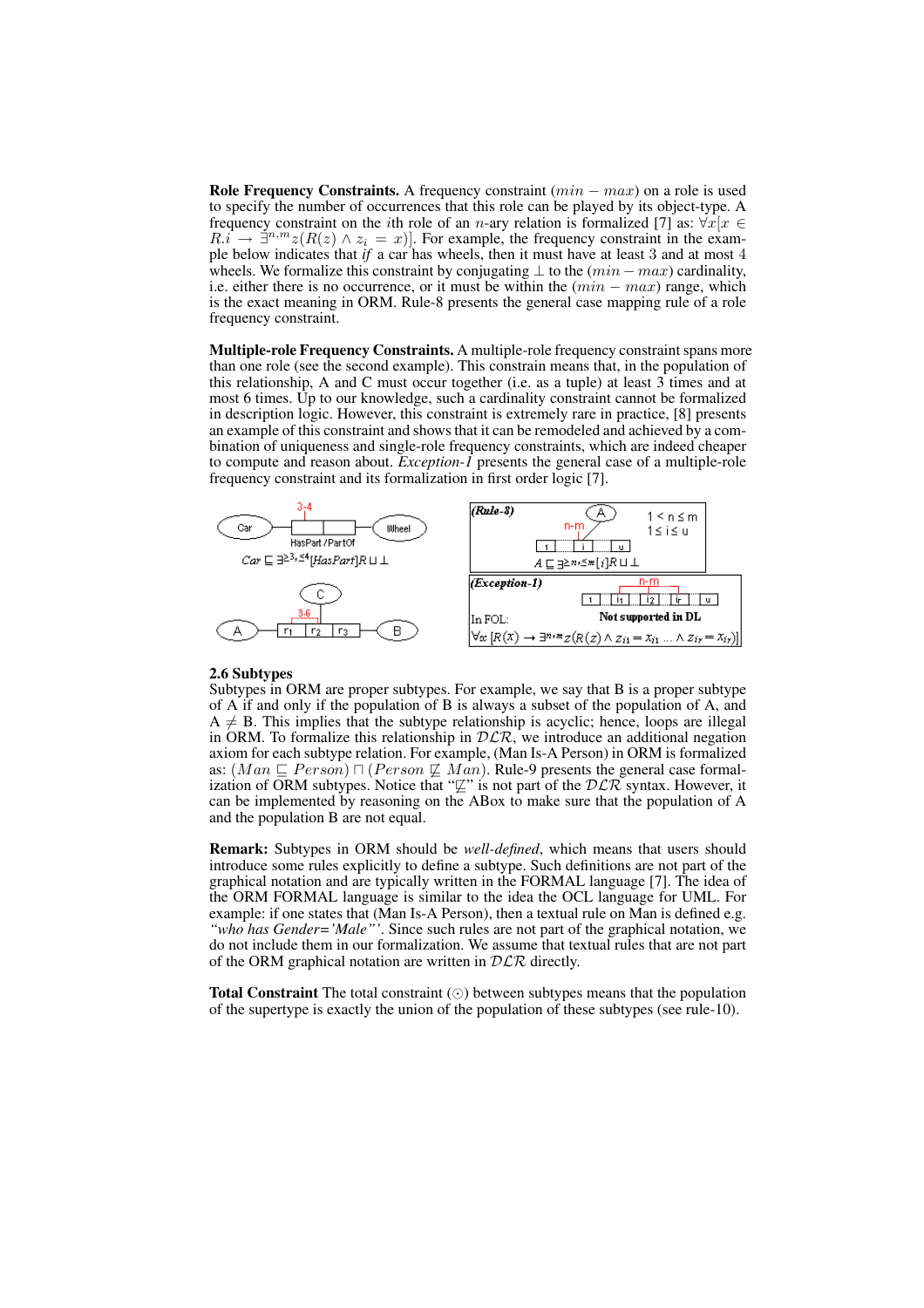Exclusive Constraint The exclusive constraint  $(\otimes)$  between subtypes means the population of these subtypes is pairwise distinct, i.e. the intersection of the population of each pair of the subtypes must be empty (see Rule-11).



## 2.7 Value Constraints

The value constraint in ORM indicates the possible values (i.e. instances) for an object type. A value constraint on an object type A is denoted as a set of values  $\{s_1, ..., s_n\}$ depicted near an object type, which indicate that  $(\forall x[A(x) \equiv x \in \{s_1, ..., s_n\}])$  [7]. Value constraints can be declared only on lexical object types LOT, and values should be well-typed, i.e. its datatype should be either a string such as  $\{^\prime\}b\acute{e}^\prime$ ,  $\{^\prime\}39^\prime$ ,  $^\prime\prime\dot{t}^\prime$ ,  $\{^\prime\}32^\prime\}$  or a number such as  $\{1, 2, 3\}$ . Notice that quotes are used to distinguish string values from number values. As discussed earlier, if a LOT has no value constraint on it, then it is, by default, seen as a subtype of LEXICAL. If it has a value constraint, it must be a subtype of either the STRING or the NUMBER classes.



*Outlook*: We plan to extend our formalization of the ORM value constraint to include other data types, such as real, integer, and boolean, which are not discussed in this paper.

## 2.8 Subset Constraint

The subset constraint  $(\rightarrow)$  between roles (or sequences of roles) is used to restrict the population of these role(s), since one is a subset of the other. See the examples below. The first example indicates that each person who drives a car must be authorized by a driving license:  $\forall x(x \in R2. Drives \rightarrow x \in R1. AuthorizedWith)$  [7]. If an instance plays the subsuming role, then this instance must also play the subsumed role. Rule-14 formalizes a subset constraint between two roles. A subset constraint that is declared between all roles in a relationship and all roles in another relationship implies that the set of tuples of the subsuming relation is a subset of the tuples of the subsumed relation. See the second example below. Rule-15 formalizes of a subset constraint between two relations. ORM also allows subset constraints between tuples of (not necessarily contiguous) roles as shown in rule-16, where each  $i^{th}$  and  $j^{th}$  roles must have the same type. The population of the set of the  $j<sup>th</sup>$  roles is a subset of the population of the set of the  $i^{th}$  roles. The FOL formalization of the general case of this constraint [7] is :  $\forall x_1...x_k[\exists y(R_2(y) \land x_1 = y_{i_1} \land ... \land x_k = y_{i_k}) \rightarrow \exists z(R_1(z) \land x_1 = z_{j_1} \land ... \land x_k = z_{j_k})].$ 

To formalize this constraint in description logic, we use the recent extension to *DLR-Lite* [3] that allows inclusion assertions between *projections* of relations of the forms:  $R_2[r_{j_1},...,r_{j_k}] \sqsubseteq R_1[r_{i_1},...,r_{i_k}]$ , where  $R_1$  is an *n*-ary relation,  $r_{i_1},...,r_{i_k} \in$  ${r_1, ..., r_n}$ , and  $r_{i_p} \neq r_{i_q}$  if  $r_p \neq r_q$ ;  $R_2$  is an m-ary relation,  $r_{j_1}, ..., r_{j_k} \in {r_1, ..., r_m}$ , and  $r_{j_p} \neq r_{j_q}$  if  $r_p \neq r_q$ . Using this extension, any ORM set-comparison constraint formalized hereafter between two sets of (not contiguous) roles becomes direct. Rule-16 shows the subset general case.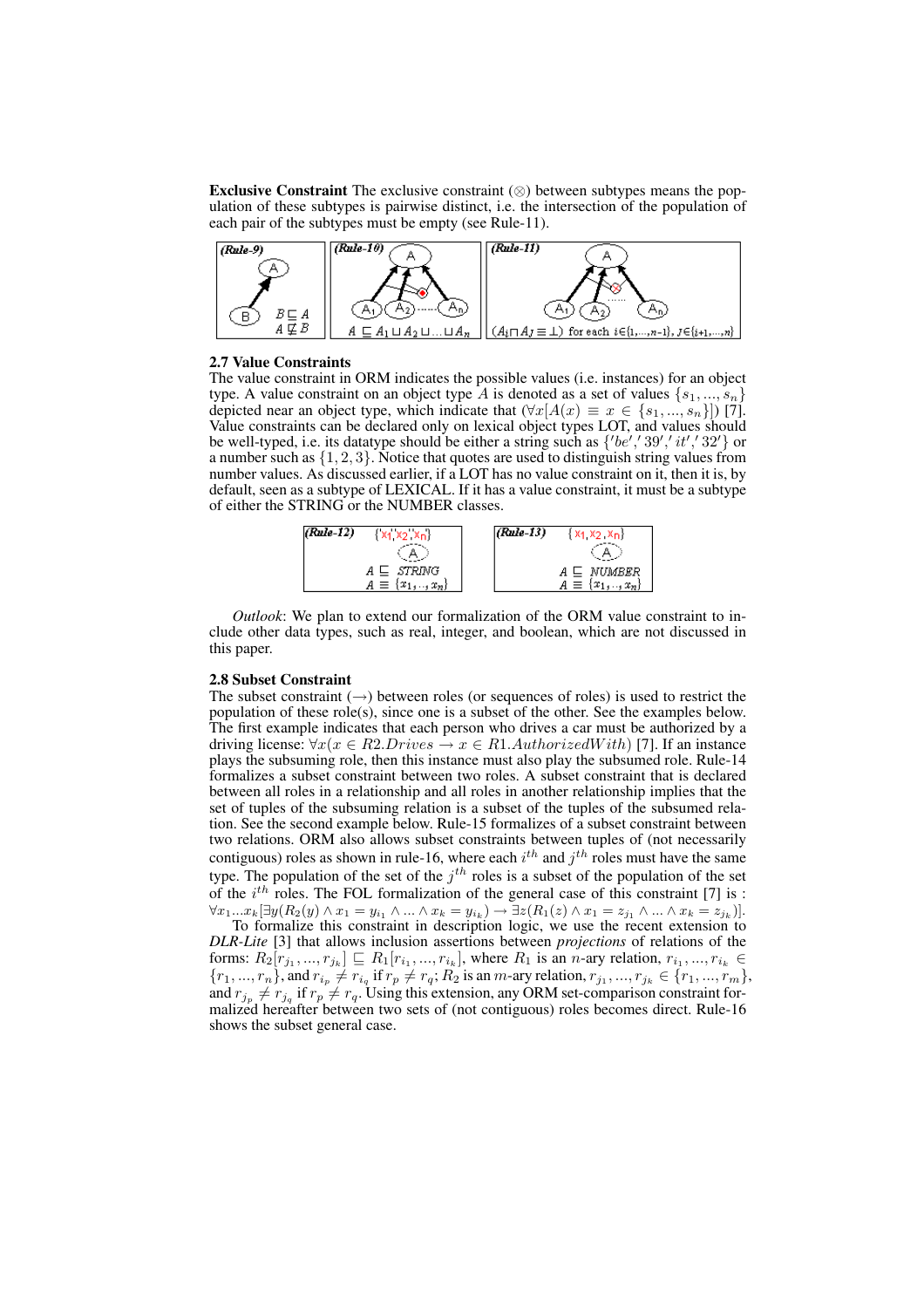

## 2.9 Equality Constraint

Similar to the subset constraint, the equality constraint  $(\leftrightarrow)$  between roles, relations, or sequences of roles is formalized in the following rules.

| $(Rule-17)$ RJ                 | $\  (Rule-13)_{\,\rm R} \ $<br>ľn | <i>(Rule-19)</i> <sub>R  </sub>                |
|--------------------------------|-----------------------------------|------------------------------------------------|
| ⊰ঝ                             |                                   |                                                |
| $[r_j]_{R2} \equiv [r_i]_{RI}$ | $R2 \equiv RI$                    | $R2[r_{j1},,r_{jk}] \equiv RI[r_{i1},,r_{ik}]$ |

## 2.10 Exclusion Constraint

Similar to the subset and quality constraints, the exclusion constraint  $(\otimes)$  between roles, relations, or sequences of roles is formalized in the following rules.

| $ $ (Rule-20) $_{\rm R1}$               | $\cdot$ all (Rule-21) $R_1$ [for $\overline{R_1}$ | $\boxed{\begin{bmatrix} r_{n} \end{bmatrix}}$ (Rule-22) $R_1$ $\boxed{\begin{bmatrix} r_{n} \end{bmatrix}}$ |
|-----------------------------------------|---------------------------------------------------|-------------------------------------------------------------------------------------------------------------|
|                                         |                                                   | <sup>r</sup> jkl                                                                                            |
| $[r_j]_{R2} \sqsubseteq \neg[r_i]_{RI}$ | R2 ⊑¬ RI                                          | $R2[r_{j_1},,r_{j_k}]\sqsubseteq \neg RI[r_{i_1},,r_{i_k}]$                                                 |

## 2.11 Ring Constraint

In the following we formalize the Ring Constraints. ORM allows ring constraints to be applied to a pair of roles (i.e. on binary relations) that are connected directly to the same object-type, or indirectly via supertypes. Six types of ring constraints are supported by ORM: symmetric (sym), asymmetric (as), antisymmetric (ans), acyclic (ac), irreflexive (ir), and intransitive (it).

Symmetric Ring Constraint (sym). The symmetric constraint states that if a relation holds in one direction, it should also hold on the other direction, such as "colleague of" and "partner of". R is symmetric over its population *iff*  $\forall x, y$ [ $R(x, y) \longrightarrow R(y, x)$ ]. The example shown in rule-23 illustrates the symmetric constraint and its general case formalization in DLR.

Asymmetric Ring Constraint (as). The asymmetric constraint is the opposite of the symmetric constraint. If a relation holds in one direction, it cannot hold on the other; an example would be "wife of" and "parent of". R is asymmetric over its population *iff*  $\forall xy, R(x, y) \longrightarrow \neg R(y, x)$  The example shown in rule-24 illustrates the asymmetric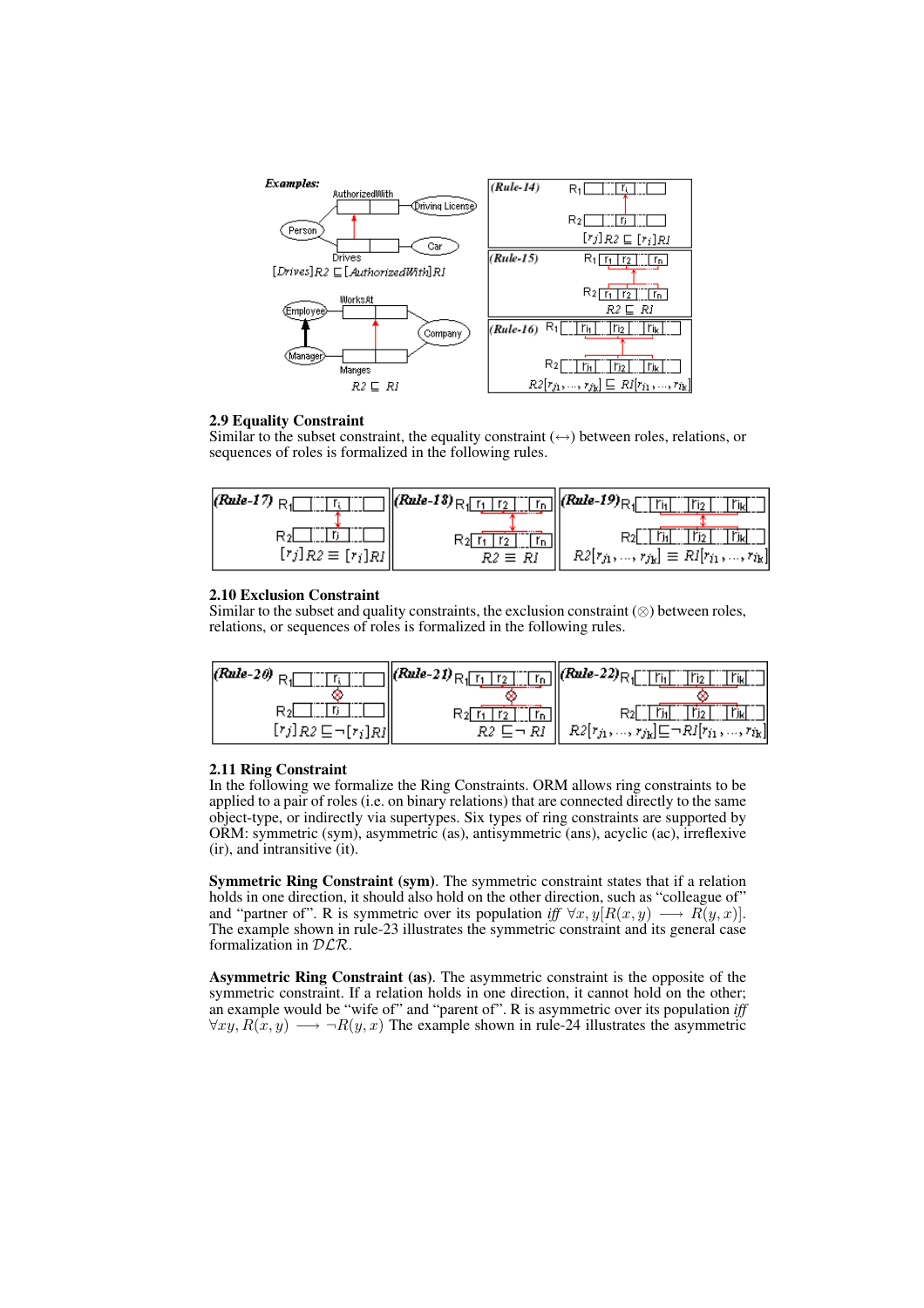constraint and its general case formalization in  $DLR$ .

Antisymmetric Ring Constraint (ans). The antisymmetric constraint is also an opposite to the symmetric constraint, but not exactly the same as asymmetric; the difference is that all asymmetric relations must be irreflexive, which is not the case for antisymmetric. R is antisymmetric over its population *iff*  $\forall xy, x \neq y \land R(x, y) \longrightarrow \neg R(y, x)$ (see the example in rule-25). To formalize this constraint (and some other constraints below) in description logic, we use the concept ( $\exists R.Self$ ) that has been introduced recently to the  $\angle$   $\angle$   $\angle$  description logic and  $\angle$   $\angle$   $\angle$  [12]. The semantics of this concept simply is:  $(\exists R. Self)^{I} = \{x \mid  \in R^{I}\}\)$ . Notice that this concept is not *yet* included in the  $D\mathcal{LR}$  description logic that we use in this paper. However, as [12] shows, this concept can be added without causing difficulties in reasoning. Rule-25 illustrates the antisymmetric constraint and its general case formalization.

Irreflexive Ring Constraint (ac). The irreflexive constraint on a relation states that an object cannot participate in this relation with himself. For example, a person cannot be the "parent of" or "sister of" himself. R is Irreflexive over its population *iff*  $\forall x, \neg SisterOf(x, x)$ . As discussed above, formalizing this constraint in description logic is also possible using the concept ∃R.Self. Rule-26 illustrates the irreflexive constraint and its general case formalization in description logic.

Acyclic Ring Constraint (ac). The acyclic constraint is a special case of the irreflexive constraint; for example, a Person cannot be directly (or indirectly through a chain) ParentOf himself. R is acyclic over its population *iff*  $\forall x$ [ $\neg Path(x, x)$ ]. In ORM, this constraint is preserved as a difficult constraint. "Because of their recursive nature, acyclic constraints maybe expensive or even impossible to enforce in some database systems."[8]. Indeed, even some highly expressive description logics support notions such as *n*-tuples and recursive fixed-point structures, from which one can build simple lists, trees, etc. However, to our knowledge, acyclicity with any depth on binary relations cannot be represented.

**Intransitive Ring Constraint (ac).** A relation  $R$  is intransitive over its population *iff*  $\forall x, y, z [R(x, y) \land R(y, z) \longrightarrow \neg R(x, z)]$ . If Person X is FatherOf Person Y, and Y is FatherOf  $Z$ , then it cannot be that  $X$  is FatherOf  $Z$ . We formalize this constraint using the notion of *role-composition* in description logic. The composition of the two relations R and S (written as  $R \circ S$ ) is a relation, such that:  $R^I \circ S^I = \{(a, c) | \exists b. (a, b) \in$  $R^I \wedge (b, c) \in S^I$ . Hence, any composition with R itself  $(R \circ R)$  should not imply R, see rule-28.

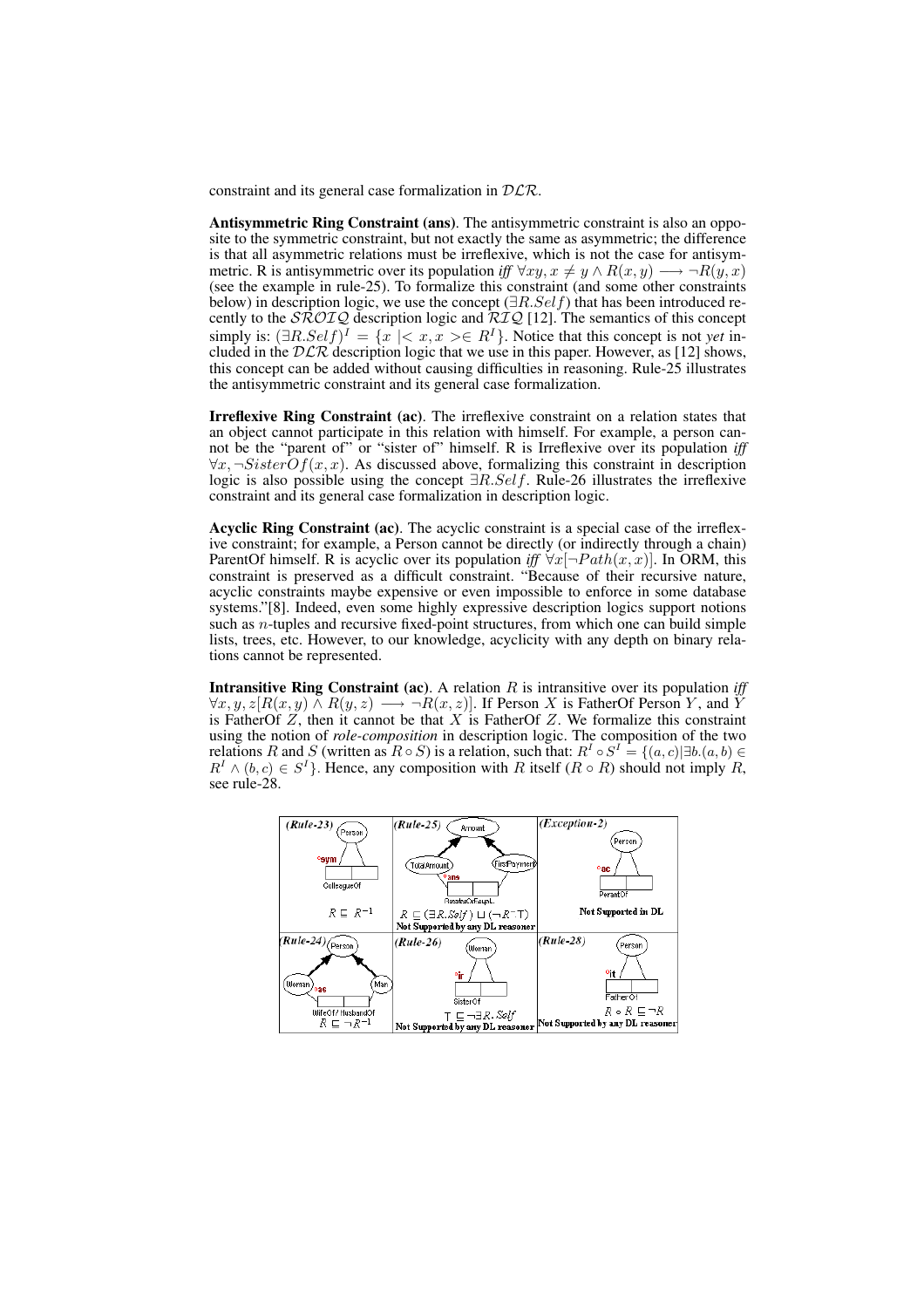#### 2.12 Objectified Relations

An objectified relation in ORM is a relation that is regarded as an object type, receives a new object type name, and is depicted as a rectangle around the relation. To help explain predicate objects in ORM, we use a familiar example (see figure 26 [8]). In this example, each (Person, Subject) enrollment is treated as an object that scores a rating. Predicate objects in ORM are also called objectified relationship types or nested fact types. The general case of predicate objects in ORM is formalized in [7] as:  $\forall x[A(x)] \equiv$  $\exists x_1, ..., x_n (R(x_1, ..., x_n) \wedge x = (x_1, ..., x_n))$ ] In addition to this axiom, it is assumed that there must be a uniqueness constraint spanning all roles of the objectified relation, although it is not explicitly stated in the diagram. This is to indicate that e.g. each person may enroll in many subjects, and the same subject may be enrolled by many persons; see [8] or the recent [10] for more details.

Predicate objects in ORM can be formalized using the notion of *reification* in  $D\mathcal{LR}_{ifd}$ . Reifying an *n*-ary relationship into a  $D\mathcal{LR}_{ifd}$  concept is done by representing this concept with *n* binary relations, with one relationship for each role<sup>[2]</sup>. To understand this reification, one can imagine the "Enrollment" example by remodeled into two binary relations, one for the role "Enrolls" and one for the role "EnrolledBy". The new concept "Enrollment" is defined in the example below. In this definition:  $([\$1]Enrolls$  and  $[$1] EnrolledBy)$  specify that the concept "Enrollment" must have all roles "Enrolls" and "EnrolledBy" of the relationship,  $(\leq 1 \mid \text{\textsterling}1 \mid \text{\textsterling}1 \mid \text{\textsterling}1 \mid \text{\textsterling}1 \mid \text{\textsterling}1 \mid \text{\textsterling}1 \mid \text{\textsterling}1 \mid \text{\textsterling}1 \mid \text{\textsterling}1 \mid \text{\textsterling}1 \mid \text{\textsterling}1 \mid \text{\textsterling}1 \mid \text{\textsterling}1 \mid \text{\textsterling}1 \mid \text{\textsterling}1 \mid \text{\textsterling}1 \mid \text{\textstrile}1 \mid \text{\textstr$ ify that each of these roles is single-valued, and  $(\forall [\$1] (Enrolls \Rightarrow \$2 : Student)$  and  $\forall$ [\$1]((EnrolledBy  $\Rightarrow$  \$2 : Subject)) specify the object type each role belong to. The last identity id assertion is to specify a uniqueness constraint spanning all roles (i.e. "Enrolls" and "EnrolledBy"). Rule-29 presents the general case formalization of the objectified predicates in  $\mathcal{DLR}_{ifd}$ .



# 3 Implementation and Related Work

In this section, we illustrate the implementation of the formalization presented in this paper. The formalization is implemented as an extension to the DogmaModeler [14]. DogmaModeler is an ontology modeling tool based on ORM. In DogmaModeler, ORM diagrams are mapped automatically into DIG, which is a description logic interface (XML-based language) that most reasoners (such as Racer, FaCT++, etc) support. DogmaModeler is integrated with the Racer description logic reasoning server which acts as a background reasoning engine. See a screen shot of DogmaModeler below. The first window shows an ORM diagram, while the second window shows the reasoning results on this digram. The results indicate that the role "Person Reviews Book" cannot be satisfied. DogmaModeler currently implements three types of reasoning services: schema satisfiability, concept satisfiability, and role satisfiability. The other types of reasoning services that are being implemented or are scheduled to be implemented include constraint implications, inference, and subsumption. Please refer to [18] for the technical details of DogmaModeler's mapping into DIG.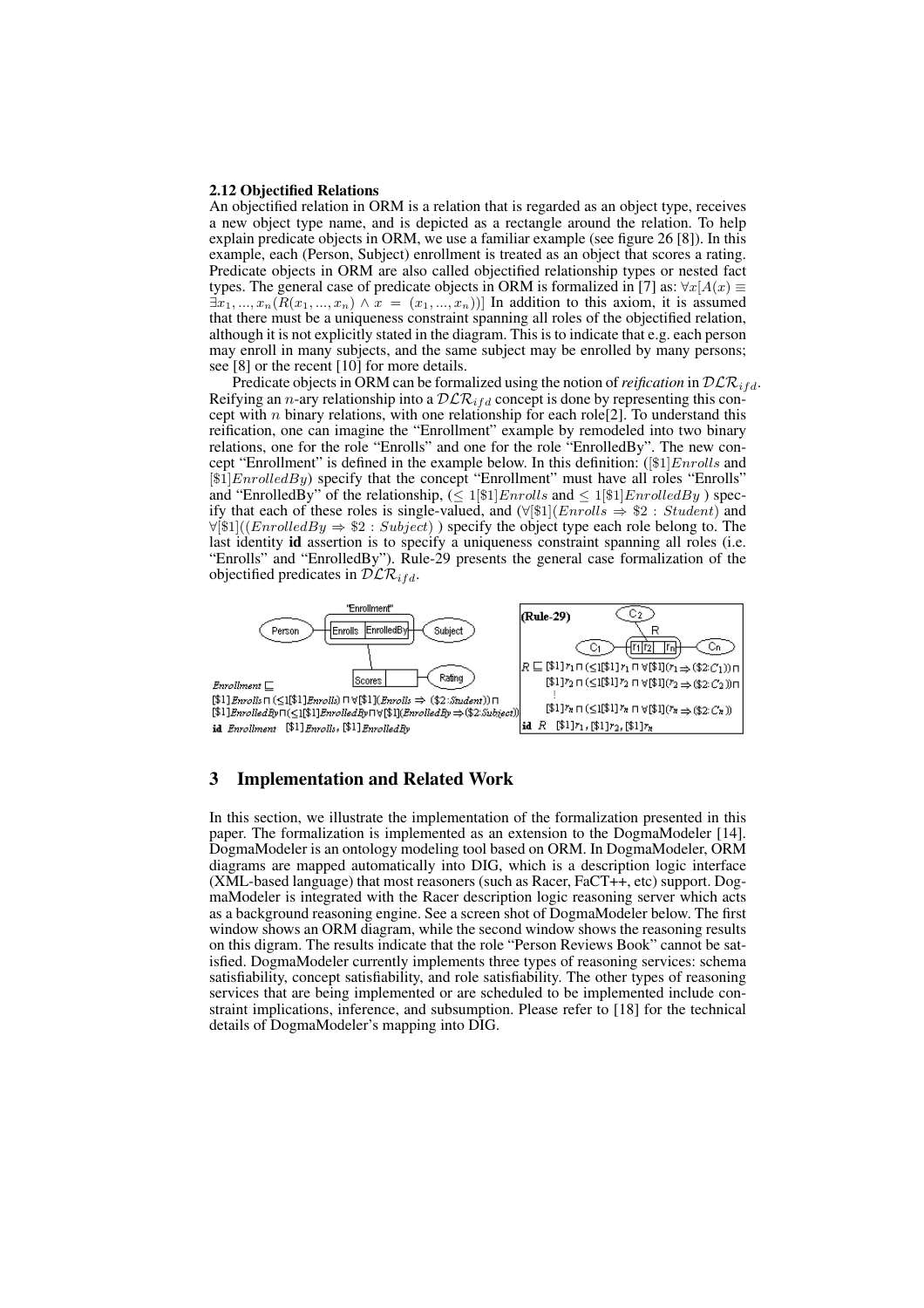The main problem we faced during the implementation is that several ORM constraints cannot be mapped into DIG; that is, these constraints were not yet supported by any description logic reasoner. Each formalization rule that could not be implemented is marked by *"Not supported by any DL reasoner yet"* in the previous section.

| DM DogmaModeler                                                                                                                                          | DM DogmaModeler                                                                                                                                                                                                                                                                                                                           |
|----------------------------------------------------------------------------------------------------------------------------------------------------------|-------------------------------------------------------------------------------------------------------------------------------------------------------------------------------------------------------------------------------------------------------------------------------------------------------------------------------------------|
| Validator<br>Ontology Base<br>File<br>Commitments<br>Edit<br><b>View</b>                                                                                 | File<br>Edit View Ontology Base<br>Validator<br>Commitments<br>Tools                                                                                                                                                                                                                                                                      |
| ORM Diagram<br><b>ORM-ML</b><br>Pseudo NL DIG<br>'ত'<br>۹<br>$\otimes$<br>t<br>k<br>$\leftrightarrow$<br>A<br>Writes<br>Book<br>Person<br>OX.<br>Reviews | DIG<br>ORM Diagram   ORM-ML   Pseudo NL<br>Response<br>Ask<br>Tell<br>Role Satisfiability Reasoning:<br>The following Role(s) in the schema cannot be Satisfied:<br>1- The left role in the relationship: Person [ ( Reviews , ) ] Book<br>Build Knoweldge Base<br>Role Satisfiability?<br>Schema Satisfiability? Concept Satisfiability? |

One may notice that, in the first place, we did not map ORM into OWL, the standard web ontology language. The reason is that OWL is based on a description logic called  $\mathcal{SHOLN}$  [13], rather than the  $\mathcal{DLR}_{ifd}$  that we use in this paper. Compared with  $DLR_{ifd}$ ,  $SHOIN$  does not support *n*-ary relations, identification, functional dependencies, and projection of relations, among other things. This implies that several ORM constraints cannot be formalized in  $\mathcal{SHOLN}$ , and thus cannot be supported in OWL. These constraints are: predicate uniqueness, external uniqueness, set-comparison constraints (subset, equality, and exclusion) between single roles and between not contiguous roles, objectification, as well as  $n$ -ary relationships.

Notice that without these constraints, mapping ORM into OWL becomes direct, based on our formalization. In other words, formalizing ORM using  $\mathcal{SHOLN}/\text{OWL}$ can be seen as a subset of the formalization presented in this paper. All formalization rules can hold for  $\mathcal{SHOIN}/\text{OWL}$  except {rules-6,7,14,16,17,19,20,22, and 29}. The syntax of some rules need to be modified such as Rule-1:  $A1 \subseteq \forall R.A2$ , Rule-2:  $A \subseteq \forall R.BOOLEAN$ , Rule-4:  $A \subseteq \exists R_1.C_1 \sqcup ... \sqcup \exists R_n.C_n$ , etc. Actually, what DogmaModeler currently maps into DIG is what can be mapped into OWL. A DogmaModeler functionality to export OWL in this way (i.e. as a subset of ORM) will be released in the near future.

## 3.2 Related work

Similar to our work, there have been several efforts to reuse the graphical notation of UML and EER for ontology modeling. Some approaches, such as [24], considered this to be a visualization issue and did not consider the underpinning semantics. Others (e.g. [25]) are motivated only to detect consistency problems in conceptual diagrams. We have found the most decent work in formalizing UML in [2], and in [1] for EER. These two formalization efforts have studied the FOL semantics of UML and EER and mapped it into the  $D\mathcal{LR}_{ifd}$  description logic, which we use in this paper. It is also worth noting that the ICOM tool was one of the first tools to enable automated reasoning with conceptual modeling. ICOM [6] supports ontology modeling using a graphical notation that is a mix of the UML and the EER notations. ICOM is fully integrated with the FaCT description logic reasoning server, which acts as a background inference engine.

# 4 Conclusions and future work

In this paper, we have formalized ORM using the  $DLR_{ifd}$  description logic. Our formalization is structured into 29 formalization rules which map all ORM primitives and constraints, except for two complex cases (see exception 1 and 2). We have shown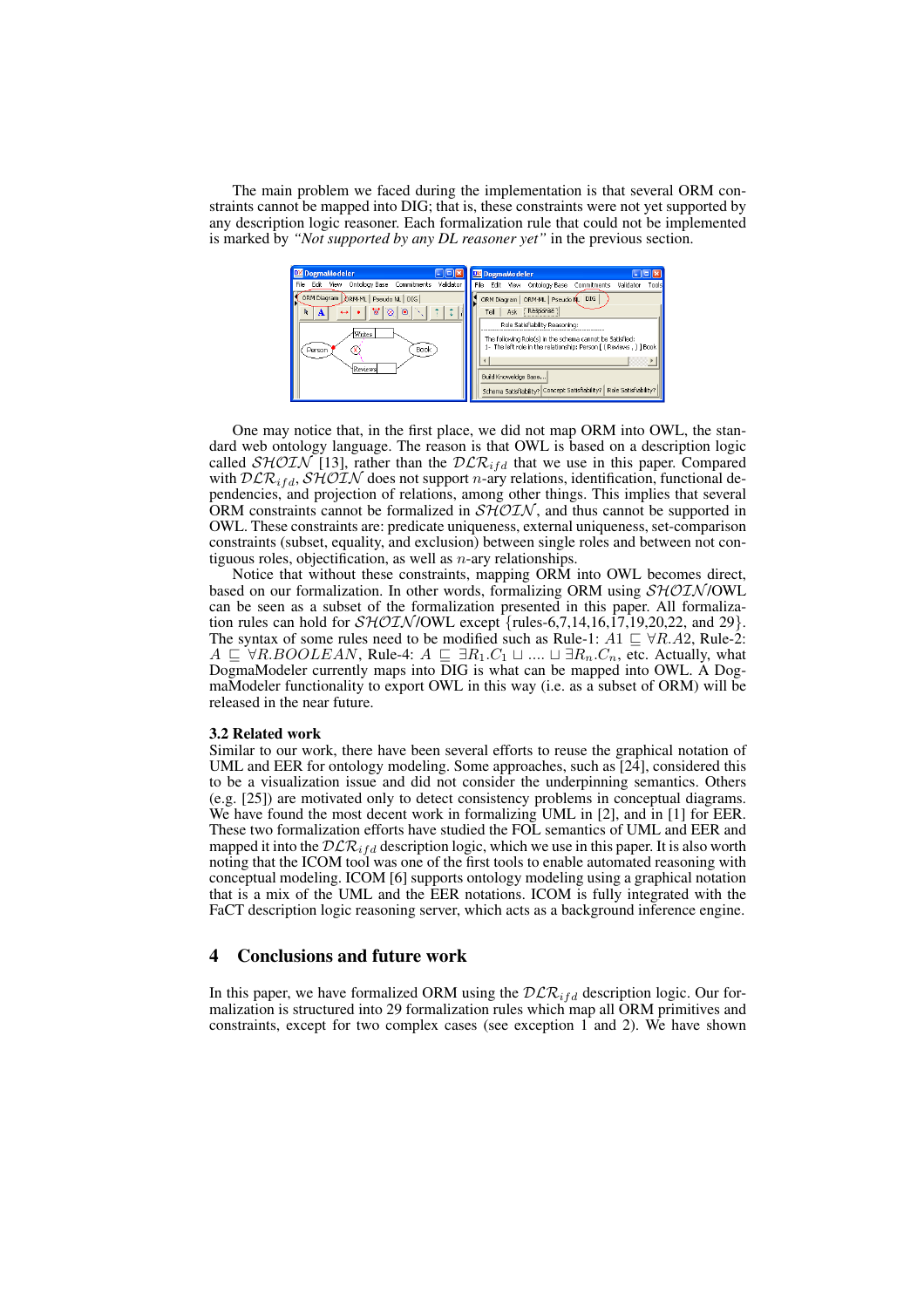which formalization rules can be implemented by current description logic reasoning engines, and which can be mapped into  $\mathcal{SHOLN}/\text{OWL}$ . We have illustrated the implementation of our formalization as an extension to the DogmaModeler. Hence, we have explained how ORM can be used as as a graphical notation for ontology modeling with the reasoning being carried out by a background reasoning engine.

Various issues remain to be addressed. These include extending our formalization to cover more datatypes besides the String, Number, and Boolean types; implementing additional types of reasoning services, specifically constraint implications and inferencing; developing a functionality in DogmaModeler to export OWL; studying the computational complexity of ORM constraints; and last but least, is to extend the ORM graphical notation to include some description of logical notions, such as the composition of relations and intersection and union between relations.

Acknowledgment: This research was initiated during my visit to Enrico Franconi at the Free University of Bozen-Bolzano, which was funded by the Knowledge Web project (FP6-507482). I am indebted to Enrico for his very valuable suggestions, contributions, and encouragement. I am also indebted to Sergio Tessaris, Terry Halpin, and Rob Shearer for their valuable comments and feedback on the final version of this paper. I wish to thank Diego Calvanese, Maurizio Lenzerini, Stijn Heymans, Robert Meersman, Ian Horrocks, Alessandro Artale, Erik Proper, Marijke Keet, and Jeff Pan for their comments and suggestions during this research. This research is partially funded by the SEARCHiN project (FP6-042467, Marie Curie Actions).

# **References**

- 1. Franz Baader, Diego Calvanese, Deborah McGuinness, and Daniele Nardiand Peter Patel-Schneider. *The Description Logic Handbook*. Cambridge University Press, 2003.
- 2. Daniela Berardi, Diego Calvanese, and Giuseppe De Giacomo. Reasoning on uml class diagrams. *Artificial Intelligence*, 168(1):70–118, 2005.
- 3. Diego Calvanese, Giuseppe De Giacomo, Domenico Lembo, MaurizioLenzerini, and Riccardo Rosati. Data complexity of query answering in description logics. In Patrick Doherty, John Mylopoulos, and Christopher Welty, editors, *Proceedings of the 10th International Conference on Principles of KnowledgeRepresentation and Reasoning (KR2006)*, pages 178– 218, Menlo Park, California, 2006. AAAI Press.
- 4. Diego Calvanese, Giuseppe De Giacomo, and Maurizio Lenzerini. Identification constraints and functional dependencies in description logics. In *the IJCAI'01*, pages 155–160, 2001.
- 5. Olga de Troyer. A formalization of the binary object-role model based on logic. *Data and Knowledge Engineering*, 19:1–37, 1996.
- 6. Enrico Franconi and Gary Ng. The i.com tool for intelligent conceptual modelling. In *7th Int. WS on Knowledge Representation meets Databases*. Springer, 2000.
- 7. Terry Halpin. *A logical analysis of information systems: static aspects of the dataorientedperspective*. PhD thesis, University of Queensland, Brisbane, Australia, 1989.
- 8. Terry Halpin. *Information Modeling and Relational Databases*. Morgan-Kaufmann, 2001.
- 9. Terry Halpin. Join constraints. In Terry Halpin, Keng Siau, and John Krogstie, editors, *Proceedings of the 7th International IFIP WG8.1 Workshop on Evaluation ofModeling Methods in Systems Analysis and Design ( EMMSAD'02)*, June 2002.
- 10. Terry Halpin. Objectification. In Terry Halpin, Keng Siau, and John Krogstie, editors, *Proceddings of the 10th International Workshop on Exploring Modeling Methodsin Systems Analysis and Design (EMMSAD05) at CAiSE 2005*, 2005.
- 11. Terry Halpin and Erik Proper. Subtyping and polymorphism in object-role modelling. *Data and Knowledge Engineering*, 15(3):251–281, 1995.
- 12. Ian Horrocks, Oliver Kutz, and Ulrike Sattler. The even more irresistible SROIQ. In *Proc. of the 10th Int. Conf. on Principles of Knowledge Representation and Reasoning*, 2006.
- 13. Ian Horrocks, Ulrike Sattler, and Stephan Tobies. Practical reasoning for expressive description logics. In *Proceedings of the (LPAR'99)*, pages 161–180. Springer, 1999.